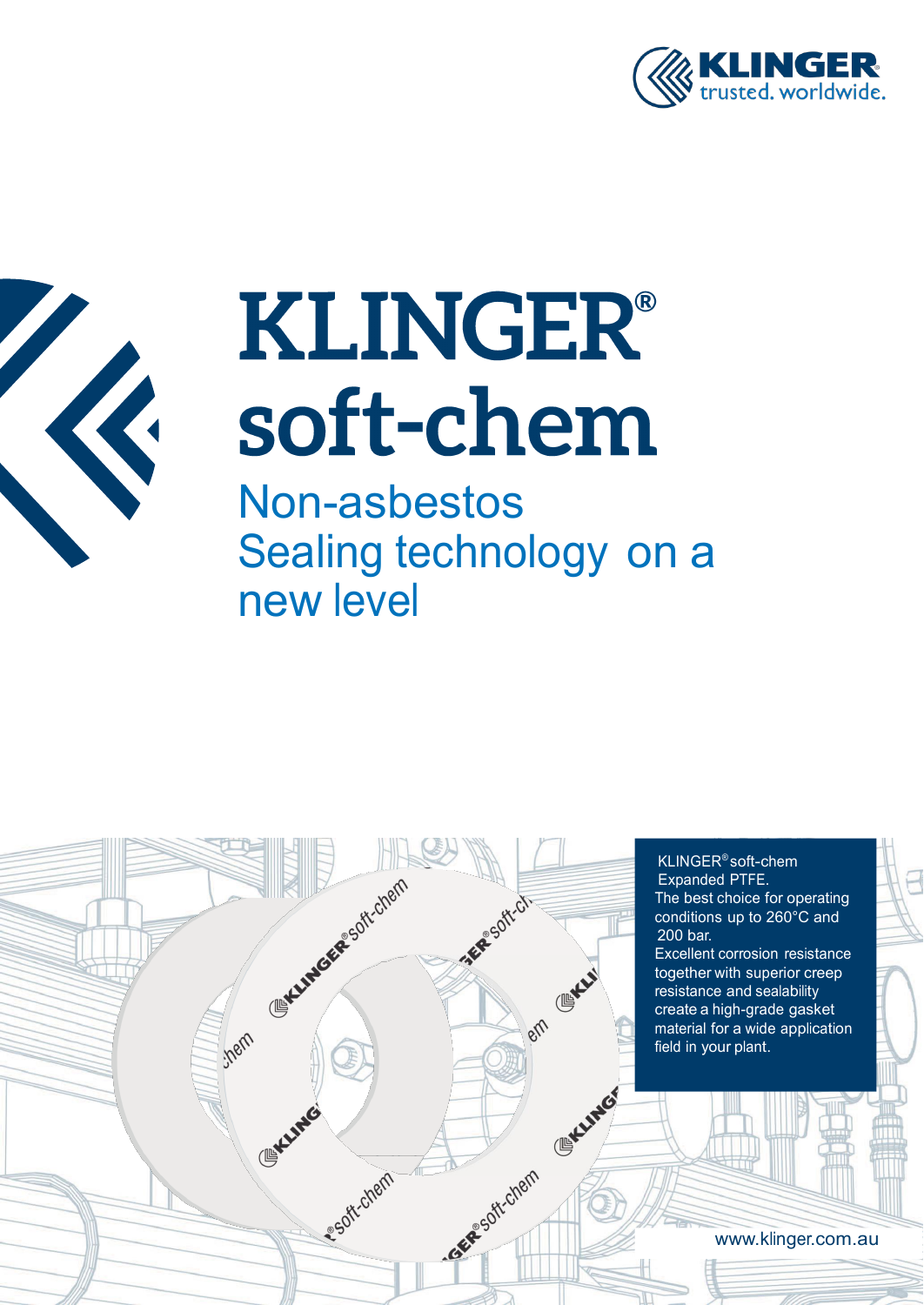

### Flanged joint integrity

The many and varied demands made on gaskets

A common perception is that the suitability and tightness of a gasket for any given application depends upon the maximum temperature and pressure conditions. This is not the case.

Maximum temperature and pressure values alone can not define a material's suitability for an application. These limits are dependent upon a multiplicity of factors as shown in the picture below. It is always advisable to consider these Areas of Application factors when selecting a material for a given application.



A statement about the expected tightness of the flange connection is only possible if a qualified and defined installation of the gasket has been executed.

In facilities, for which limited emission requirements acc. to TA-Luft are specified, the guideline VDI 2290 for the evaluation of the technical tightness of flange connections has to be considered.

Selecting gaskets with pT diagrams

The KLINGER pT diagram provides guidelines for determining the suitability of a particular gasket material for a specific application based on the operating temperature and pressure only.

Additional stresses such as fluctuating load may significantly affect the suitability of a gasket in the application and must be considered separately.

 $(1)$  In area one, the gasket material is normally suitable subject to chemical compatibility.

2 In area two, the gasket materials may be suitable but a technical evaluation is recommended.

gasket without a technical evaluation.

Always refer to the chemical resistance of the gasket to the fluid.



KLINGER Hot and Cold Compression Test Method The KLINGER Hot Compression Test was developed by KLINGER as a method to test the load bearing capabilities of gasket materials under hot and cold conditions.

In contrast to the BS 7531 3 In area three, do not install the and DIN 52913 tests, the KLINGER Compression test maintains a constant gasket stress throughout the entire hot compression test. This subjects the gasket to more severe conditions.

> This test method is specified in DIN 28090-2:2014 in short-term test.

The thickness decrease is measured at an ambient temperature of 23°C after applying the gasket load. This simulates assembly.

Temperatures up to 150°C are then applied and the additional thickness decrease is measured. This simulates the first start up phase.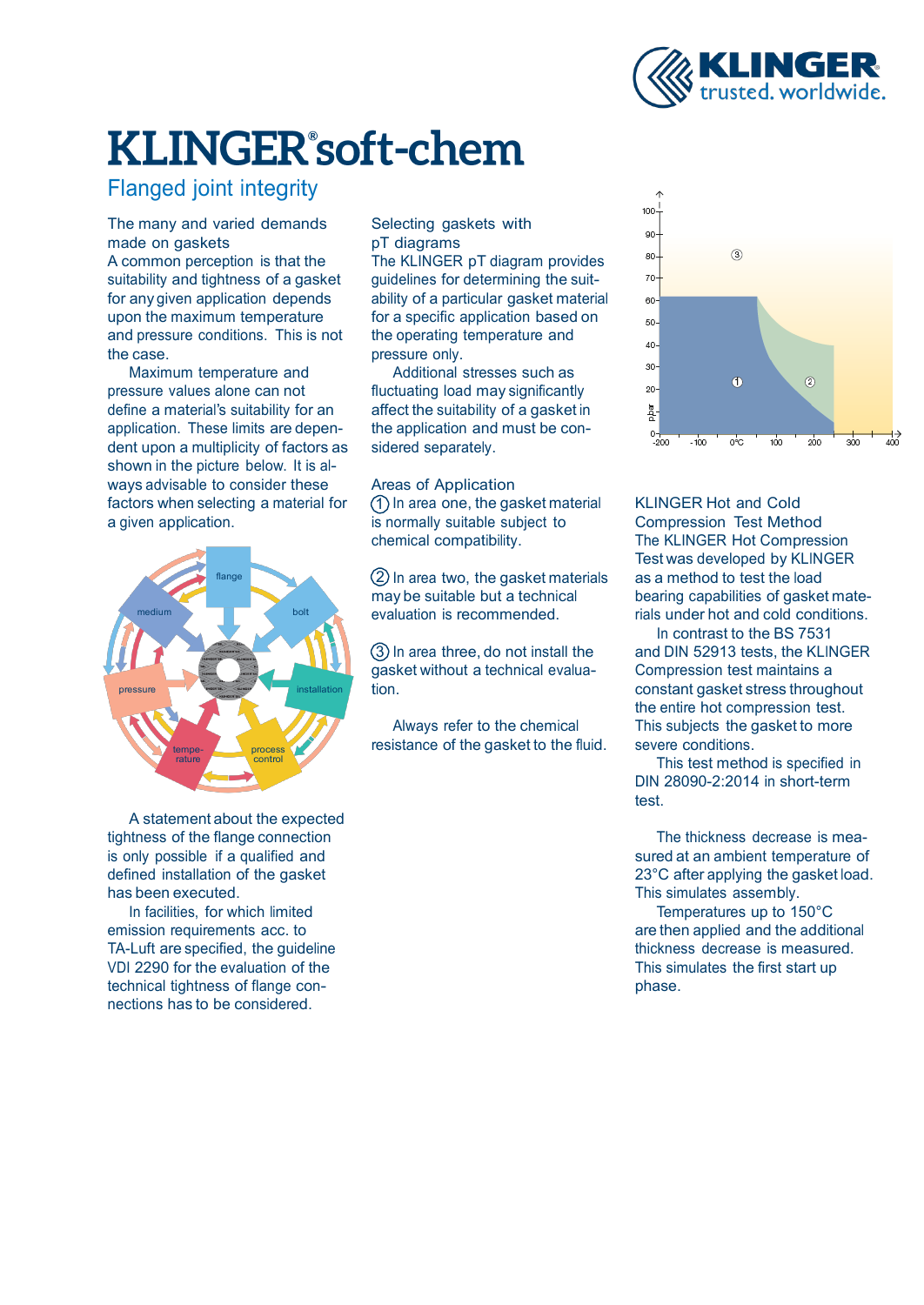

Tightness of flange connections / Application and Installation instructions

Specific requirements on the tightness of flange connections With heightened awareness of safety and environmental issues, reducing leaks from flanged assemblies has become a major priority for industry. It is therefore important for companies who use gaskets to choose the correct material for the job and install and maintain it correctly to ensure optimum performance.

In facilities, for which limited emission requirements acc. to TA-Luft or the compliance with tightness classes are required, often with increasing internal pressures high surface pressures have to be applied.

For such operating conditions the plant operator has to verify, that the required flange connections are also suitable to bear these demands without mechanical overloading.

Only gasket materials with a TA-Luft-certificate may be used. The required tightness and stress analysises acc. to EN 1591-1 (or comparable) have to be carried out with specific gasket factors acc. to EN 13555. The assembly of the gasket has to be executed solely by qualified assembly personnel (EN 1591-4:2013).

Only the controlled tightening of the bolts assures that the assembly bolt load is within the required narrow tolerances.

Tightness of flange connections in operating condition The flange connection will remain tight as long as the surface pressure on the gasket in service is higher than the required minimum surface pressure for a certain tightness class L.

The higher the initial surface pressure of the gasket, the safer the required tightness in operating condition can be achieved.

The maximum permissible surface pressure of the gasket in operating condition may not be exceeded.

The sealing calculation program KLINGER®expert contains important information regarding the performance of KLINGER sealing materials.

Discontinuous operation If the gasket is to be subjected to non-static loading and stress fluctuations due to temperature and pressure cycling, it is advisable to select a gasket material which is less prone to embrittlement with increasing temperatures (e.g. KLINGER® graphite laminate, KLINGER® top-chem, KLINGER® Quantum).

In cyclic loading conditions we recommend a minimum surface stress of 30 MPa. In such cases the gasket thickness should be as thin as technically possible. For safety and functional reasons never re-use gaskets.

The following guidelines are designed to ensure the optimum performance of a reliable flange connection.

1. Choosing the gasket There are many factors which must be taken into account when choosing a gasket material for a given application including temperature, pressure and chemical compatibility.

Please refer to the information given in our brochure or, for advice to our software program KLINGER®expert.

If you have any questions regarding the suitability of a material for a given application please contact KLINGER Technical Department.

#### 2. Media Resistance

Attention has to be paid on the fact that the media resistance of the gasket material is also given under operating conditions. In general, higher compressed gaskets show a better resistance to media influences than less compressed gaskets.

3. Gasket thickness – Gasket width

A generally binding rule to determine the required gasket thickness doesn't exist. The gasket chosen should be as thin as technically possible. In most cases, at small and medium nominal diameters, a thickness of 2 mm is sufficient. To ensure optimum performance a minimum thickness/width ratio of 1/5 is required (ideally 1/10).

4. Flange connection Ensure all remains of old gasket materials are removed and the flanges are clean, in good condition and parallel.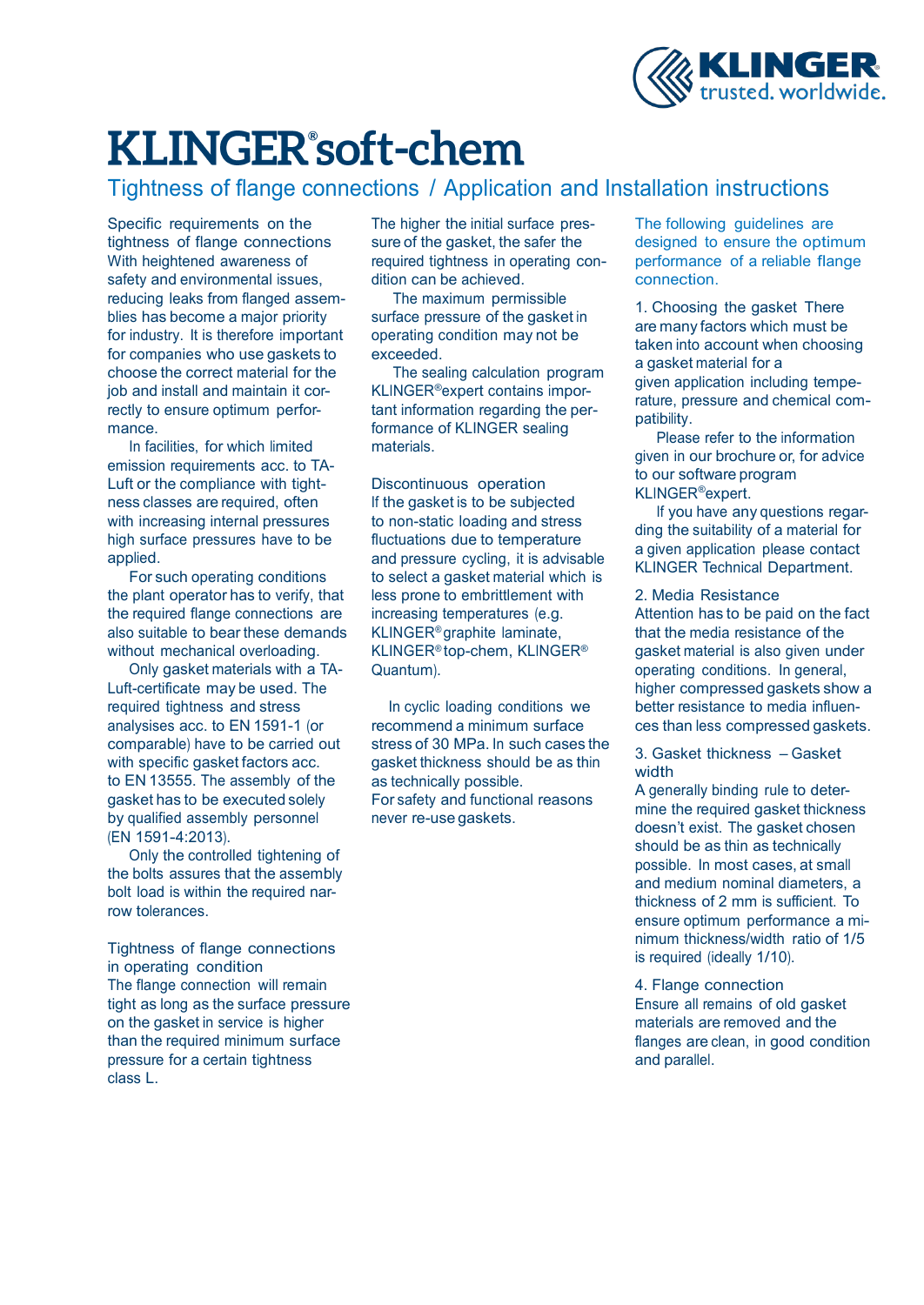

Application and Installation instructions

5. Gasket compounds Ensure all gaskets are installed in a dry state, the use of gasket compounds is not recommended as this has a detrimental effect on the stability and load bearing characteristics of the material. In its uncompressed form the gasket can absorb liquid, and this may lead to failure of the gasket in service. To aid gasket removal KLINGER materials are furnished with a non sticking finish.

In difficult installation conditions, separating agents such as dry sprays based on molybdenum sulphide or PTFE e.g. KLINGERflon ® spray, may be used, but only in minimal quantities. Make sure that the solvents and propellants are completely evaporated.

#### 6. Gasket dimension

Ensure gasket dimensions are correct. The gasket should not intrude into the bore of the pipework and should be installed centrally.

#### 7. Bolting

Wire brush stud/bolts and nuts (if necessary) to remove any dirt on the threads. Ensure that the nuts can run freely down the thread before use.

Apply lubricant to the bolt and to the nut threads as well as to the face of the nut to reduce friction when tightening. We recommend the use of a bolt lubricant which ensures a friction coefficient of about 0.10 to 0.14.

#### 8. Joint assembly

It is recommended that the bolts are tightened using a controlled method such as torque or tension, this will lead to greater accuracy and consistency than using conventional methods of tightening. If using a torque wrench, ensure that it is accurately calibrated.

For torque settings please refer to the KLINGER®expert or contact our Technical Department which will be happy to assist you.

Carefully fit the gasket into position taking care not to damage the gasket surface.

When torquing, tighten bolts in three stages to the required torque as follows:

Finger tighten nuts. Carry out tightening, making at least three complete diagonal tightening sequences i.e. 30%, 60% and 100% of final torque value. Continue with one final pass – torquing the bolts/ studs in a clockwise sequence.

If certain tightness classes should be achieved in critical plants, the installation of the gasket has to be executed by qualified and competent assembly personnel (acc. to EN 1591-4), without exception.

#### 9. Tightness of the flange connection

Basically the tightness depends on the applied surface pressure during installation, as well as on the remaining surface pressure in the operating condition.

Gaskets installed with high seating stresses exhibit a longer service life than gaskets installed with lower compressive stresses.

#### 10. Retightening

Provided that the above guidelines are followed retightening of the gasket after joint assembly should not be necessary.

If retightening is considered necessary, then this should only be performed at ambient temperature before or during the first start-up phase of the pipeline or plant. Retightening of compressed fibre gaskets at higher operating temperatures and longer operating times may lead to a failure of the gasket connection and possible blow out.

#### 11. Low temperature area KLINGER gaskets are also applica-

ble at low temperatures without any problems. The assurance of the required surface pressure in the complete temperature range, is the precondition for the tightness of the flange connection.

#### 12. Re-use

For safety and functional reasons never re-use gaskets.

#### KLINGER®expert

the powerful sealing calculation. The powerful calculation program for the skilled personnel. KLINGER®expert's data base contains standard flanges, bolt details and a comprehensive catalogue of media to help the user design joints, select materials and calculate installation values.

#### Free download.

App for Android and Apple also available.